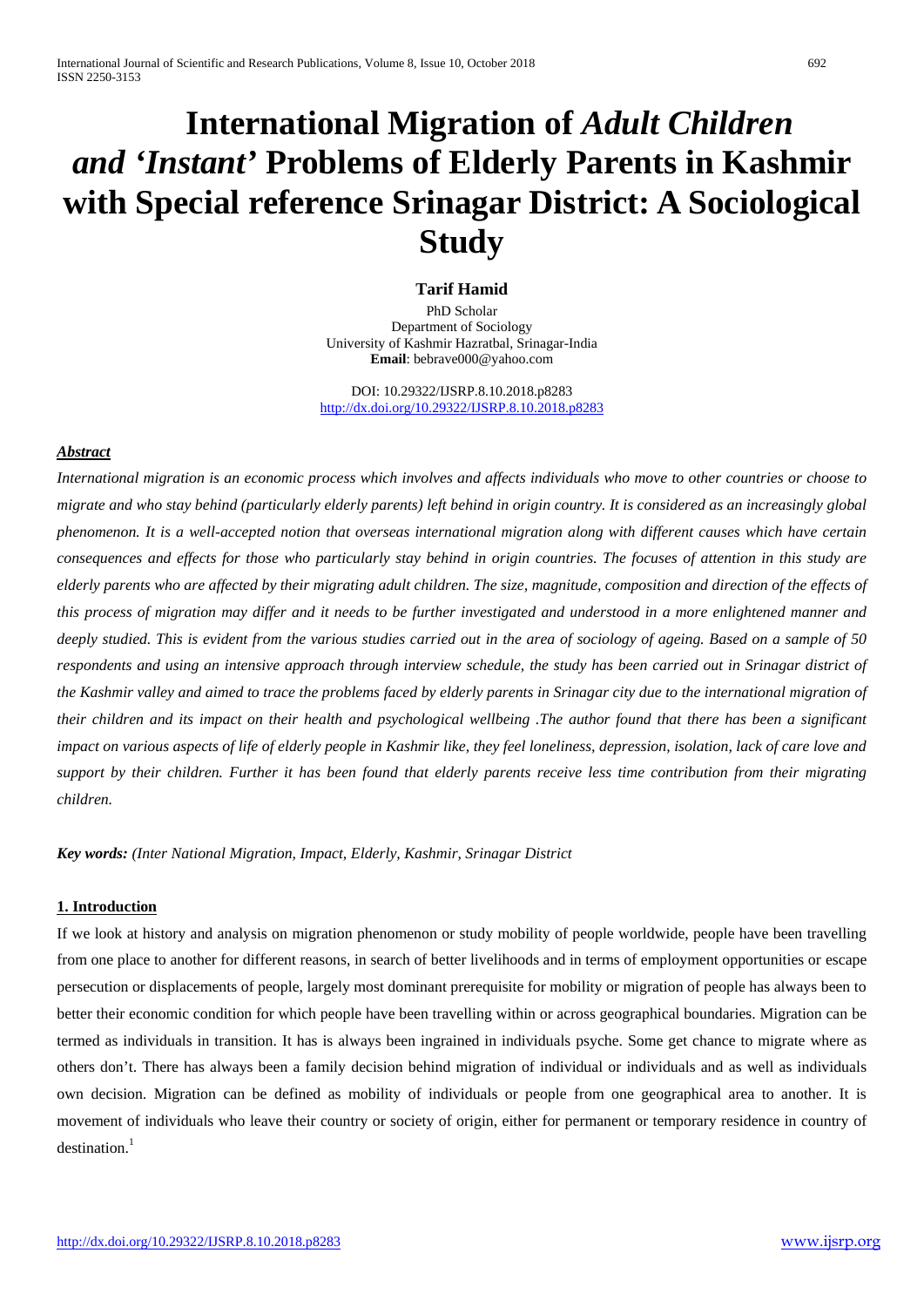The increasingly emerging phenomenon of process of globalization, urbanization, employment opportunities elsewhere and settlement of persons in foreign countries have led to the expansion at both local and international migration of people from developing to developed countries. This has changed the living standards and patterns of the societies worldwide including change in familial settings which has posed many problems for both country of origin and country of destination. There has been a profound impact on who migrates and who stay behind be it spouse children or elderly parents. The main and increasingly striking impact has been on old age parents who stay behind when their children migrates to other countries that leads to health, emotional and psychological problems and challenges for them.<sup>2</sup>

International migration is a socio-economic process which involves and affects individuals who move to other country and who stay behind in origin country and the places where they choose to migrate. It is considered as an increasingly global phenomenon. It is a well-accepted notion that overseas international migration along with different causes has certain consequences on both on origin and destination countries .However the size, magnitude, composition and direction of the effects of this process of migration may differ and it needs to be further investigated and understood in a more enlightened manner and deeply analyzed and studied. The rapid increase in trends of adult children migration is raising the issue of sufferings of those who left behind (elderly parents stay behind particularly) and their reliance on the migrant children for support.<sup>3</sup>

The impact of migration on older people has been further compounded by the disruption of the welfare state, which used to provide extensive benefits to all sections of society. The fact lies that international migration can result in both positive and negative outcomes and the impact of migration on those left behind is likely to be specific in nature, depending on the local culture and the importance of kinship networks as well as the social and legal arrangements between sending and receiving states. The Remittances send back home by migrants children to their elderly parents left behind may also play a significant role in helping family members to meet their financially needs but other aspects of welfare such as practical and emotional support, social standing in the community and the coverage of formal systems of social protection may also be equally important for elderly parents. 4

Although Children who had migrated may often make a phone call to lessen the loneliness of their elderly parents while elderly parents who are left behind at home country suffer many problems due to migration of their adult children and this aggravates there agony ,misery and suffering and they feel they are being isolated. Elderly Parents who at this stage of life when they are older and when their physical and mental capabilities is on decline, need love care, affection and emotional support and time from their children but due to increasing out migration of their children they live life of loneliness without their children and this makes them suffer in terms of social, psychological and health problems.<sup>5</sup>

Similarly, when adult children find suitable employment opportunities and earn a decent living they start getting settled in host country of destination. They send remittances to their elderly parents in terms of financial contributions so that they live happily and also take care of property which is usually looked after by elderly parents in home country. Elderly parents Instead of getting care and emotional support from their migrant children, they are left to take care of household chores and property. The adult children think that they have provided their ageing parents with all comforts and facilities but they are unaware in terms of true realities and ignore the sufferings which elderly parents face in the absence of their adult migrant children such as loneliness, missing their children on different social and religious events, neglect. 6

Migration of adult children to other countries not on has economic implications and outcomes but it is also affecting the social apparatus, and family as one of the socializing unit and emotional bonding is also getting affected by international migration of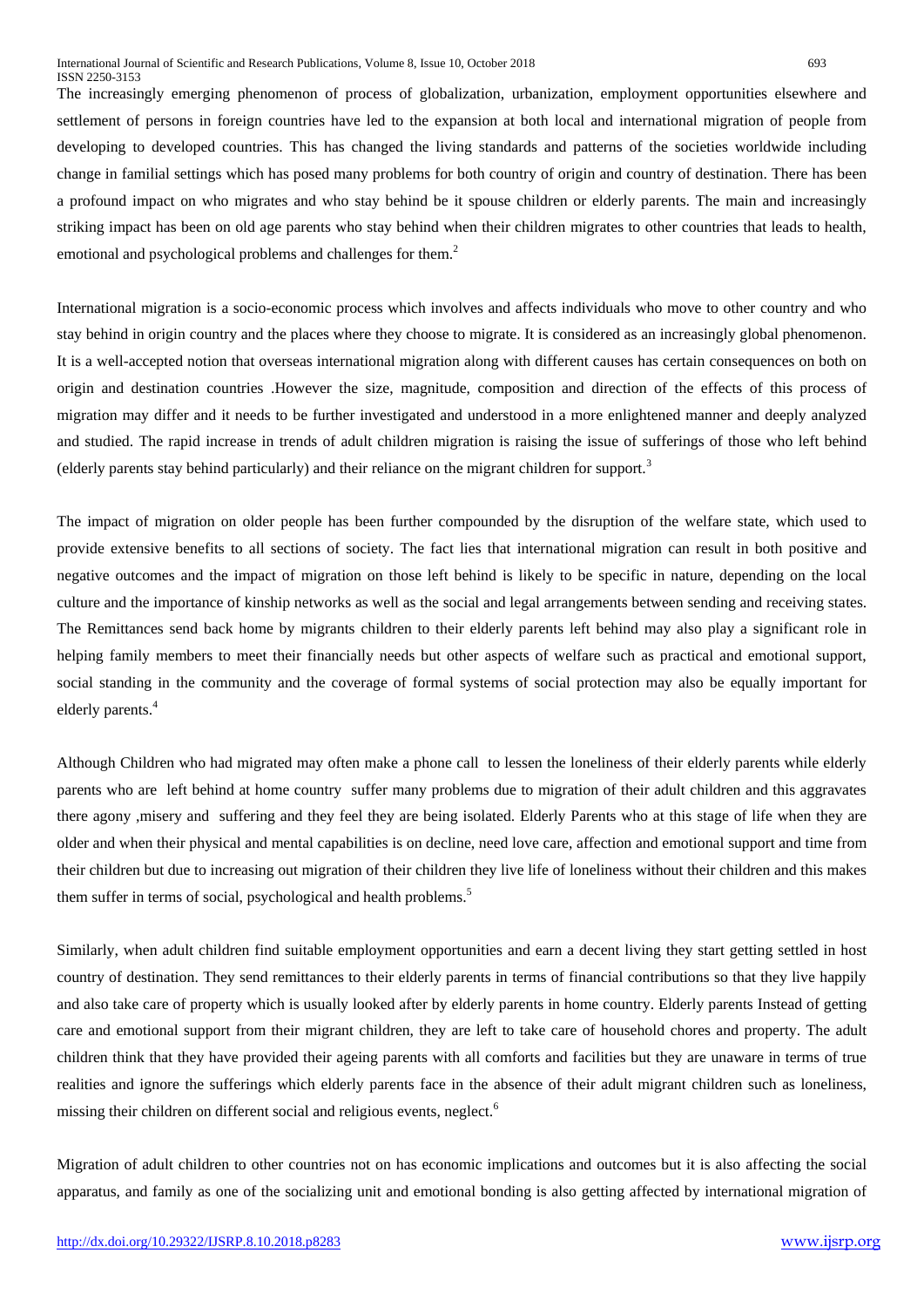younger people. The intensity of effects may be of different kinds either like nuclear family separation from joint family in the host country of destination or Adult children migrating alone while their spouse and elderly parents are left behind at country of origin. There is a lot of research available on left behind children, wives but very little studies are available and explores the relationship between migration of adult children and elderly parents left behind when their children migrate.

The numerous studies conducted in developed countries have witnessed and explored the phenomenon of international migration of young people particularly with respect to left behind parents in home country. The present and evident studies show that there is profound impact of international migration of adult children on elderly left behind parents who are living without their children especially male children living in other countries. The present literature available has focused particularly on physical health of the elderly parents while other aspects related to their life like problems of mobility, feeling of sense loneliness and isolation, repression anxiety, emotional instability, attitude of relatives and people around them is given and paid lesser attention to. Most of the Parents in context of developing and developed countries traditionally rely and are dependent on their children in later stage when they attain ageing or become old enough rely for personal care needs, affection, Emotional and financial support like it is prevalent in every culture and such a similar situation is found in Kashmir valley especially in Srinagar city which has good number of concentration of elderly parents who are living alone and left behind by their adult children who had migrated to other countries. The parents have started living alone which has created different problems for them.<sup>7</sup>

### **2. Review of literature**

**Zachariah et. al. (2003)** in his study reveals that Migration adult child affected the elderly parents in many ways. The adult children's absence may deprive older parents care or they may feel loneliness, but on the other hand, remittances send back home by their migrant children may improve their socio-economic and financial condition and security in old age, and may enhance their ability to access to better medical facilities. Migration has increased the old-age dependency in the state by increasing the number of the elderly persons and had decreased of the working age population of young people. Migration has increased the proportion of the elderly persons living alone without their adult children and has aggravated many problems that elderly persons face like anxiety, depression, loneliness and sometimes emotional instability of elderly parents. Migration of young adults increased proportion of the elderly who live alone by 50. The researchers further found that Anxiety is major problem among 15 percent of the elderly parents.<sup>8</sup>

**Gupta et, al. (2003)** in his study provides the evidence for the impact of the three emotional health indicators regarding the number of migrating sons. The results reveal that the depression indicator among elderly parents shows the strongest negative reaction whereas the level of happiness is not found to be significant and large in magnitude. This study further reports the impact of migration by the gender of the child, separately. It is considered that, mostly sons in all economies are found to be productive assets for their left behind family especially for support for elderly parents as they are more likely to remit money back to their elderly parents in higher amounts. These remittances can prove to function as a substitute for emotional proximity as it allows the elderly parents to be financially become well off. It has further been revealed in this study that the absence of a younger son significantly reduces the physical attendance that the elderly parents receive. The increasing frequency of contacts of elderly parents but the decreased likelihood of being in weekly contact with the sons is likely to leave the elderly parents in emotional distress and develop in them feelings of loneliness. This is emphasized by 6.4% higher levels of loneliness in the case of migrating sons. In this case elderly parents depend more strongly on a caretaker who is likely to be a poor substitute for the own child or the spouse. Such a situation could aggravate the emotional state caused by the absence of a child and is likely to lead to lower levels of satisfaction and could potentially explain the augmented probability of depression. The another significant reason for the more severe impact for migrant sons could be that traditionally, Chinese elderly parents (especially in rural areas) have a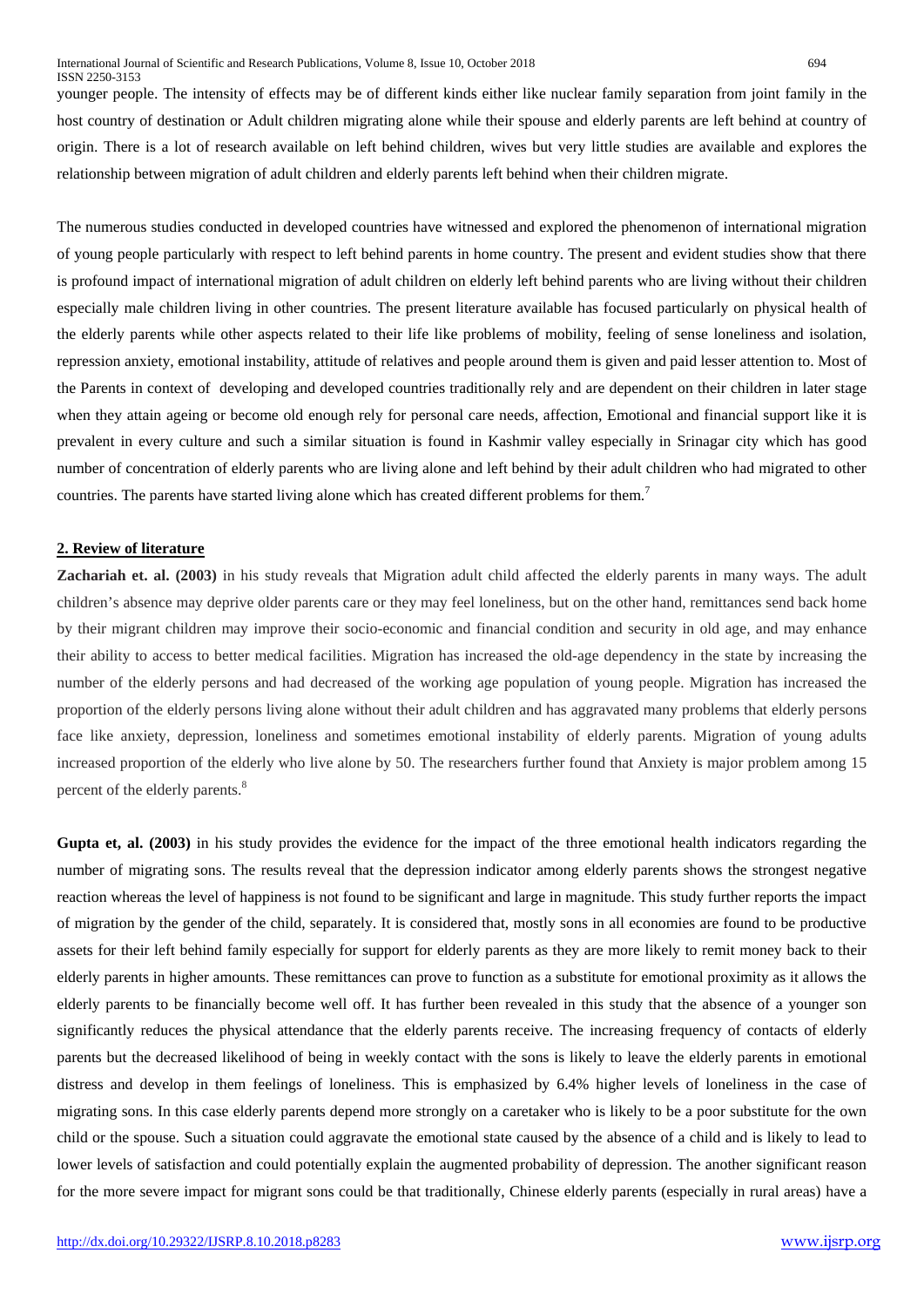preference for sons.<sup>9</sup> **Xiang (2005)** in his study points out the basic problem faced by left behind elderly persons in rural economy in china. The researcher identified an emotional loneliness as the most aggravating problem of the left behind elderly persons because of migration of their children. The researcher further reveals but in general their situation was not much worse than those living with family members. Their problem could not be attributed to being left behind; 27 instead the fundamental cause was that many rural communities as a whole had been left behind economically and socially by one or more of their children migration.<sup>10</sup> **Silberstein et al (2006)** in this study has examined how migration of adult children and household composition has influenced the psychological well-being of elderly parents in rural China study further revealed in findings that financial transfers provided to elderly parents may serve as compensation for their custodial care of parents as part of a time for money exchange that exemplifies the functional integration between generations in the rural Chinese family.<sup>11</sup>

#### **3. Research Methodology**

#### **3.1. Universe of the study**

Based on a sample of 50 respondents and using an intensive approach through structured and unstructured interview schedule, the study has been carried out in urban Srinagar district of Kashmir valley and aimed to trace the problems of elderly parents for enhancing objectives of the research both open ended and closed end interview schedule were framed along with participant observation method.

#### **3.2 Sampling Plan of the study**

The sampling plan of the present study is based on the sample of 50 respondents selected at random basis from Srinagar district of Kashmir valley. Exploratory research design was used to collect data from the field.

#### **3.3 Hypotheses of the study**

In the broader theoretical context an attempt was made to develop a proper and realistic sociological hypothesis regarding the topic of research. The main hypothesis in regard could be explained in a way that international migration of adult children has impacted on elderly people in Srinagar city. The elderly parents feel sense of distress, loneliness, alienation, lack of support and less time contributions from there migrant children.

#### **3.4 Objectives of the study**

1**.** To identify emerging problems of elderly parents in the study area;

2. To examine the health, emotional, psychological problems of elderly parents who are left behind by their migrating sons in the study area;

#### **4. Findings of the Study**

The findings of the study are as under:

In most of the countries children are viewed as sometimes as insurance against disability in old age and providing income after retirement for elderly parents, especially in terms of developing countries where there are limited markets for credit facilities and insurance. When the time comes that parents reach an age where they require assistance, security and are dependent on their children. Their children are considered as a form of social security at the time when parents reach old age. They need utmost care and affection when they are old and fragile and their physical and mental abilities start to decline. At this important stage of life it is children that are needed by their parents more than any other relatives. However, it should be their children that must decide to take on and shoulder responsibility of caring for their elderly parents.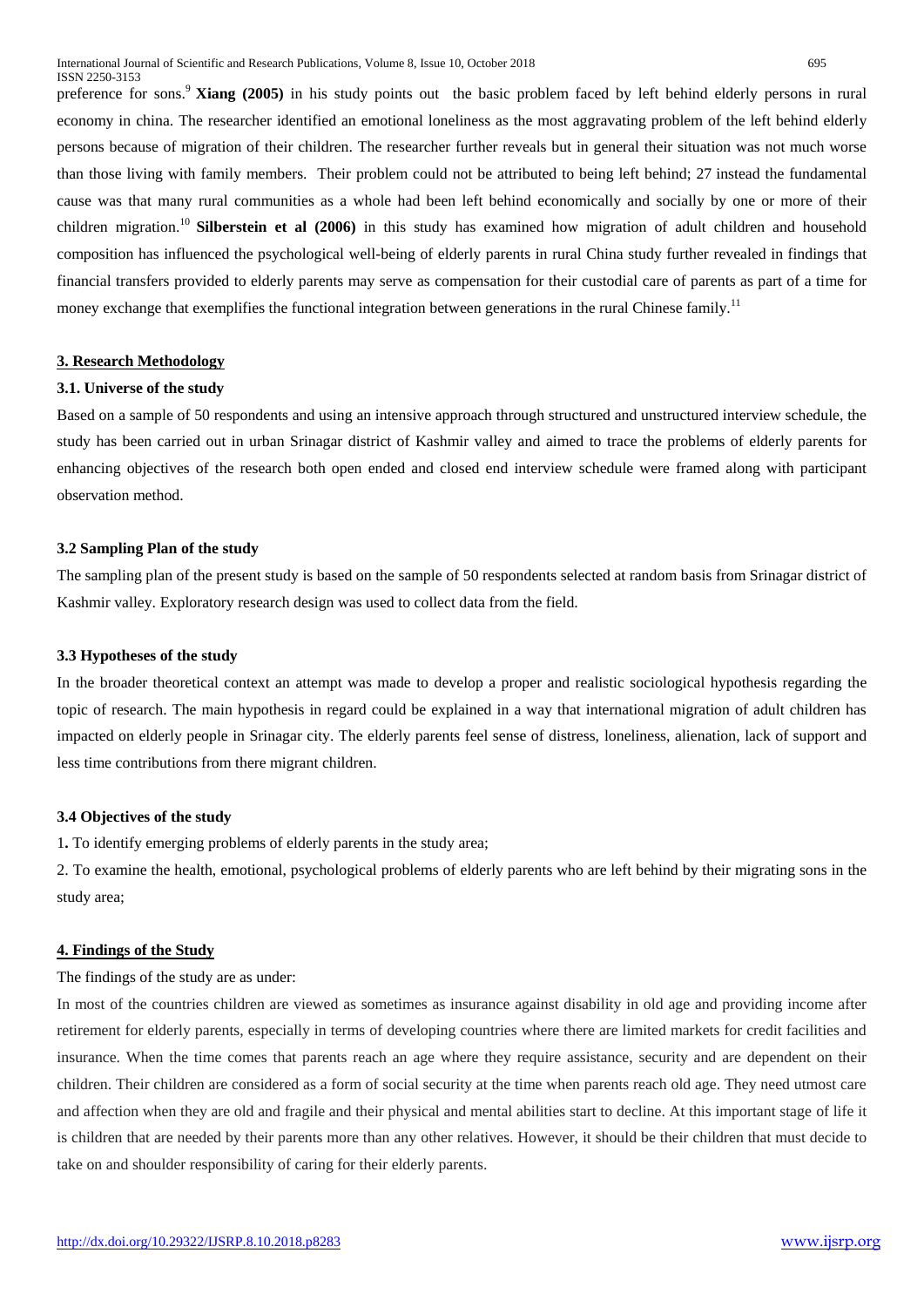This study has been taken in Srinagar district of Kashmir valley. In this study the older parents have been taken into consideration belonging to the age group of 50 to 80 years. In this study it has been found that out of 50.00 i.e. (100 percent); 20.00 elderly parents admitted that are suffering hypertension, diabetes and heart disease. Similarly, it has observed by the researcher that most of the older age parents had at least one son living and working abroad. Out of 50.00 respondents; 10.00 (10 percent) elderly parent respondents reveals that that they persuaded their son to migrate abroad because of lack of better employment opportunities and life style. Even if their children or their son was well qualified and had opportunities for getting job at native place but still their children choose and made the decision to go abroad.

Further, the study acclaimed that out of 50.00 elderly respondents 10.00 respondents (10 percent) admitted that the motivation for migration of their sons to live and work abroad was through their getting tempted by some of the relatives or cousins who were already settled in foreign land. This was also a key factor for their migration the young people migrate to abroad because of the pull and push factors which has tremendous impact on their elderly parents. It has been observed by the study that also that pull and push factors are and still remain dominant factors in the process of migration. And out of 50.00 respondents; 10.00 elderly parent respondents i.e. (10 percent) admitted that the motivating and leading factors behind the migration of their sons were the desire to earn more income and to seek better employment opportunities elsewhere. It has been observed that some old age couples reported that they had compelled their male children to migrate to United States of America and also towards Gulf countries because their relatives and even some of their friends or even cousins resided there and they enjoy luxurious life. Some of the old age parents acclaimed that they too motivated their sons to migrate because other of their relatives along with their families were living abroad so they also persuaded and wanted their children to go and get settled over there.

Some elderly parents said that motivation for the migration of their sons was to improve the financial condition of family and better life style for their sons as their sons could not get better employment here because of his higher qualification as well as the conflict situation and prevailing circumstances. We did not want our sons to work here earning but working in stressful conditions like their father had been doing since long which ultimately ruined his health. Thus, we decided to send our f son abroad for making his future better and live a free and prosperous life.

Similarly, sometimes older parents when asked about their son migration, they replied that we didn't want our son to work in such conflicting conditions as are currently prevalent here. But rather we wanted him to live a peaceful happy life which was only possible in foreign land. Money is not everything but the happiness and peace of mind of our children is most important. They further revealed that our son send us good amount of money which is very enough for us to lead a wealthy life but whenever we talk to our son on phone or make a video call seeing him happy while chatting with us make us both feel better. When asked about social relations of elderly parent respondents they replied that often they feel a sense of loneliness and alienation because they are living alone without their children and even their relatives don't come to them very often but our relations with our neighbors are better enough. They are the ones who help us in times when there is emergency or other kind of need arises like going to social functions i.e. marriage, funeral ceremony or even they sometimes accompany us to hospital. This is our case and situation we don't know about other elderly parents are they treated the same way or not.

The study depicts that majority of the respondents said that no matter our sons is living abroad from us but we have our daughter who is like our son and she take best care of us. But we often miss our son and it gives us a feeling that will our son be able to attend out funeral rites of not since he lives far away and has to spent lot of money to come back home. We are on mercy of God and our daughter who make all necessary arrangements for us and make us feel even better.

**5. Conclusion**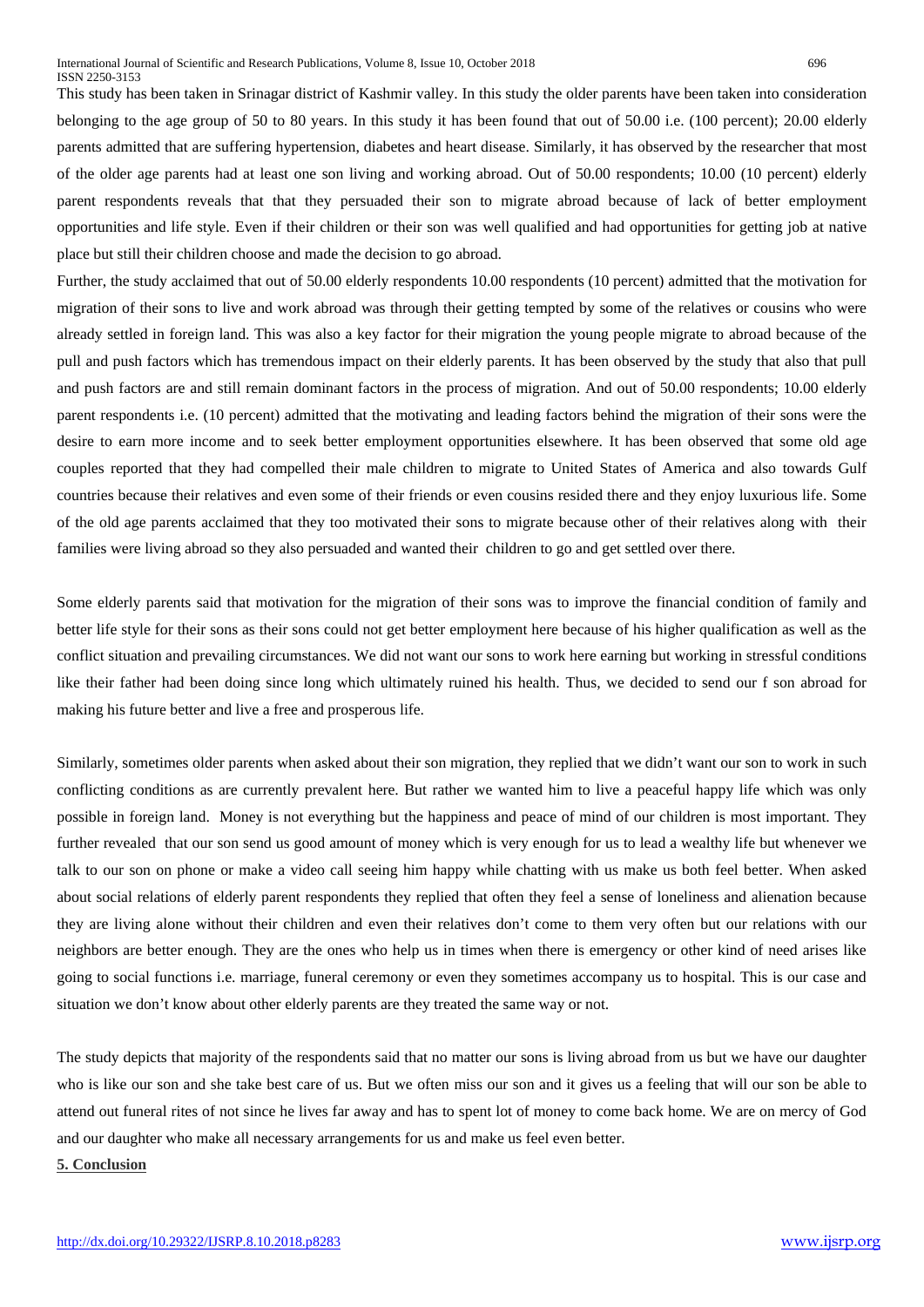In the light of above findings it has been concluded that there are a number of studies that have found the problem and effects of adult children's out-migration on the left behind parents in home country, but very less and rare efforts have been taken into consideration in terms of left behind parents in Srinagar city whose male children have been migrated internationally and they are left alone to take care of themselves in absence of their adult son or sons. This problem of international migration of adult children to other countries is aggravating and an emerging sociological concern. This study conducted in Srinagar city of Kashmir valley has been taken into consideration to probe into the problems of elderly parents who are living alone and left to take care of themselves. The attempt in this study has been made to fill the gap in the research pertaining to old age parents and by focusing on day to day sufferings and experiences of left behind parents in Srinagar city. It is evident from the present study that out migration of adult children has brought many transformational changes in the life of elderly parents and increased their problems and sufferings be it in terms of positively or negatively. The gains from adult migration of children in terms of economic contributions and remittances had to some extent improved their life style which has resulted in respect and alleviating their social status within the social structure prevalent in society. On the other hand the elderly parents said that no matter financially sound but this financial contribution from their adult migrant son does not suffice enough and it's not everything that elderly parents want and need but also elderly parents in absence of their adult migrant son have developed the feelings of loneliness, less time, emotional and psychological support and sense of isolation which effects their health and aggravates their problem.

Further, the study reveals that this problem of elderly parents is genuine and well understood because of the cultural context prevalent in our country where presence of male member within households is considered the strength and bread winner of the family and the primary source of care giver and taker of older parents during the time of old age when they feel much dependent and are physically weak. Those Children weather staying with their elderly parents or not who do not shoulder this responsibility of taking care of their old age parents when parents want and need utmost physical care and emotional and psychological affection are looked down and disrespected within society. The elderly parents often had persuaded their adult sons to find employment opportunities elsewhere and some children had made the decision of migrating to other country by themselves. Some parents complain about their sons for migrating to other countries and leaving them behind at mercy of God but others did not complain for their sons because they knew and were well aware and understood that there young sons had migrated abroad to earn decent living and support and benefit for the family financially and they were still shouldering this responsibility in terms of providing financial contributions to raise the family incomes and to provide better facilities and high standard of living for their family particularly their elderly parents left behind but such contributions in terms remittances send back home does not suffice it is more than that since elderly parents have no control over the emotions when it comes to adult child absence and the strong desire to be able to be close to their children. In order to cope up to prevailing circumstances elderly parents find to multiple strategies to adapt themselves and get use to their problems and sufferings.

#### **References**

- 1. Kahanec, M. & Zimmermann, K. F. (2008). *Migration and Globalization: Challenges and Perspectives for the Research Infrastructure.*
- 2. Antman, F. (2010) *How does Adult Child Migration Affect the Health of Elderly Parents Left Behind: Evidence from México*
- 3. Miltiades, H. (2002). The Social and Psychological Effect of an Adult Child's Emigration on Non-Immigrant Asian Indian Elderly Parents. *Journal of Cross Cultural Gerontology.* Vol, 17 (3) P-33-55.
- 4. Martin, Linda. (1989) Living Arrangements of the Elderly in Fiji, Korea, Malaysia and the Philippines. *Demography*. Vol, 3 (1). P-627-644.